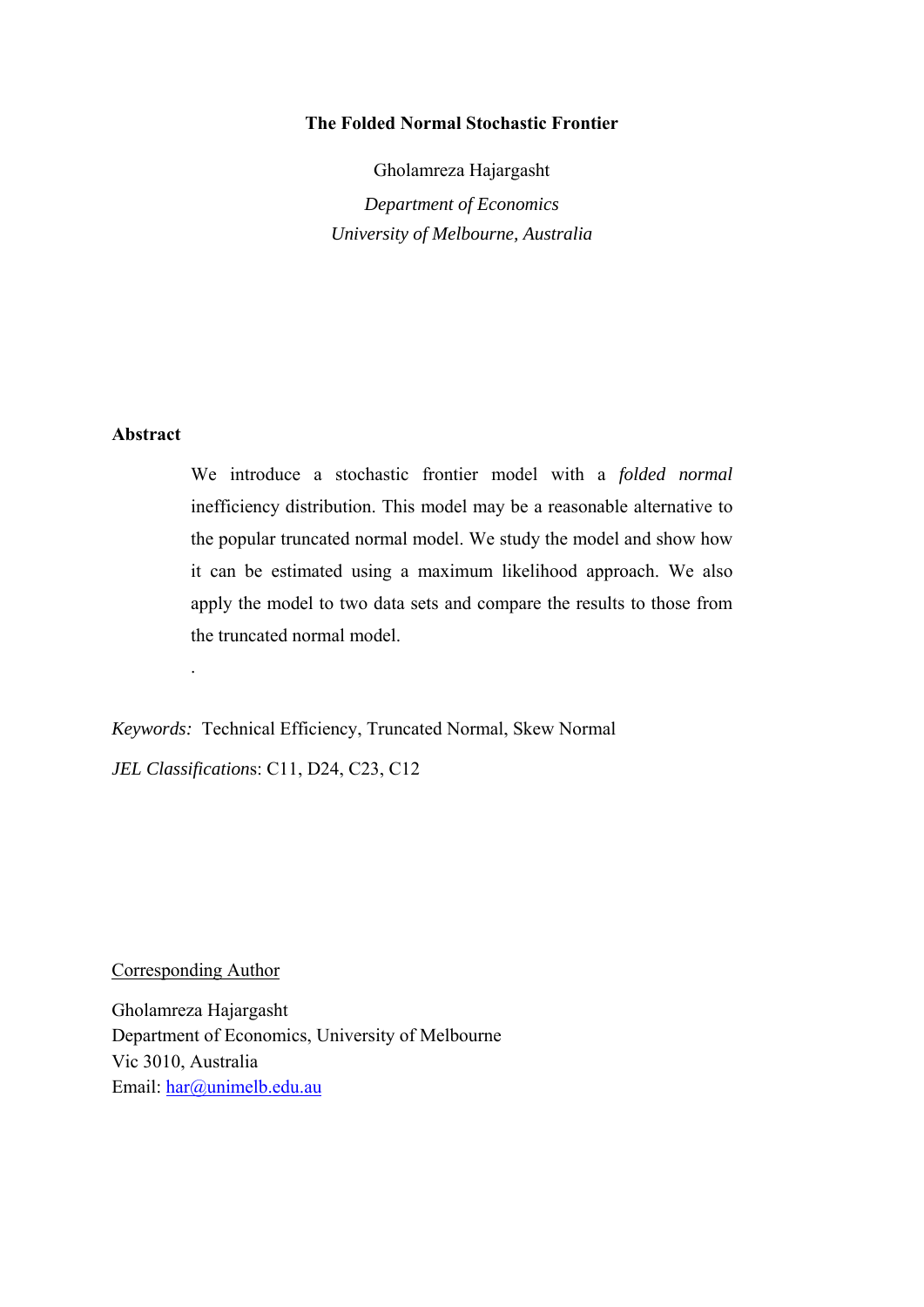### *1- Introduction*

We consider a stochastic frontier model with a *folded normal* distribution. This model may be considered as an alternative to the popular truncated normal model. In section 2 we review the folded normal distribution and briefly study its properties. Section 3 introduces a new skew normal distribution formed as convolution of a folded normal and a normal distribution. In Section 4 we introduce the folded normal stochastic frontier model and derive its likelihood function and provide the estimator for the inefficiency effects. Section 5 applies the model to two real data sets.

## *2- The Folded Normal Distribution*

The folded normal distribution is a one-sided distribution derived from the normal distribution. If variable Y is normally distributed with mean  $\mu$  and variance  $\sigma^2$ , the random variable  $X = |Y|$  has a distribution known as the folded normal i.e.

$$
Y \sim N(\mu, \sigma^2) \Rightarrow X = |Y| \sim FN(\mu, \sigma^2)
$$

It is called folded because probability mass to the left of  $x = 0$  is "folded" over by taking the absolute value [see Tsagris et al. (2014) and references cited therein for more information on this distribution]. PDF and CDF of this distribution are given by

$$
f(X) = \frac{1}{\sqrt{2\pi}\sigma} \exp\left\{-\frac{(X-\mu)^2}{2\sigma^2}\right\} + \frac{1}{\sqrt{2\pi}\sigma} \exp\left\{-\frac{(X+\mu)^2}{2\sigma^2}\right\}
$$

$$
F(X) = \Phi\left(\frac{X-\mu}{\sigma}\right) + \Phi\left(\frac{X+\mu}{\sigma}\right) - 1
$$

The first and second order moments of this distribution can be obtained as

$$
E(X) = \sigma \sqrt{\frac{2}{\pi}} \exp \left\{-\frac{\mu}{2\sigma^2}\right\} + \mu \left[1 - 2\Phi\left(-\frac{\mu}{\sigma}\right)\right]
$$

$$
E(X^2) = \mu^2 + \sigma^2
$$

Mode can be obtained by solving the following equation in terms of *x*

$$
x = -\frac{\sigma^2}{2\mu} \log \left( \frac{\mu - x}{\mu + x} \right)
$$

It can be seen that when  $\mu < \sigma$ , the *Mode* = 0. When  $\mu \ge \sigma$ , the *Mode* > 0, and when  $\mu$ becomes greater than  $3\sigma$ , the maximum approaches  $\mu$  since, in this case, the folded normal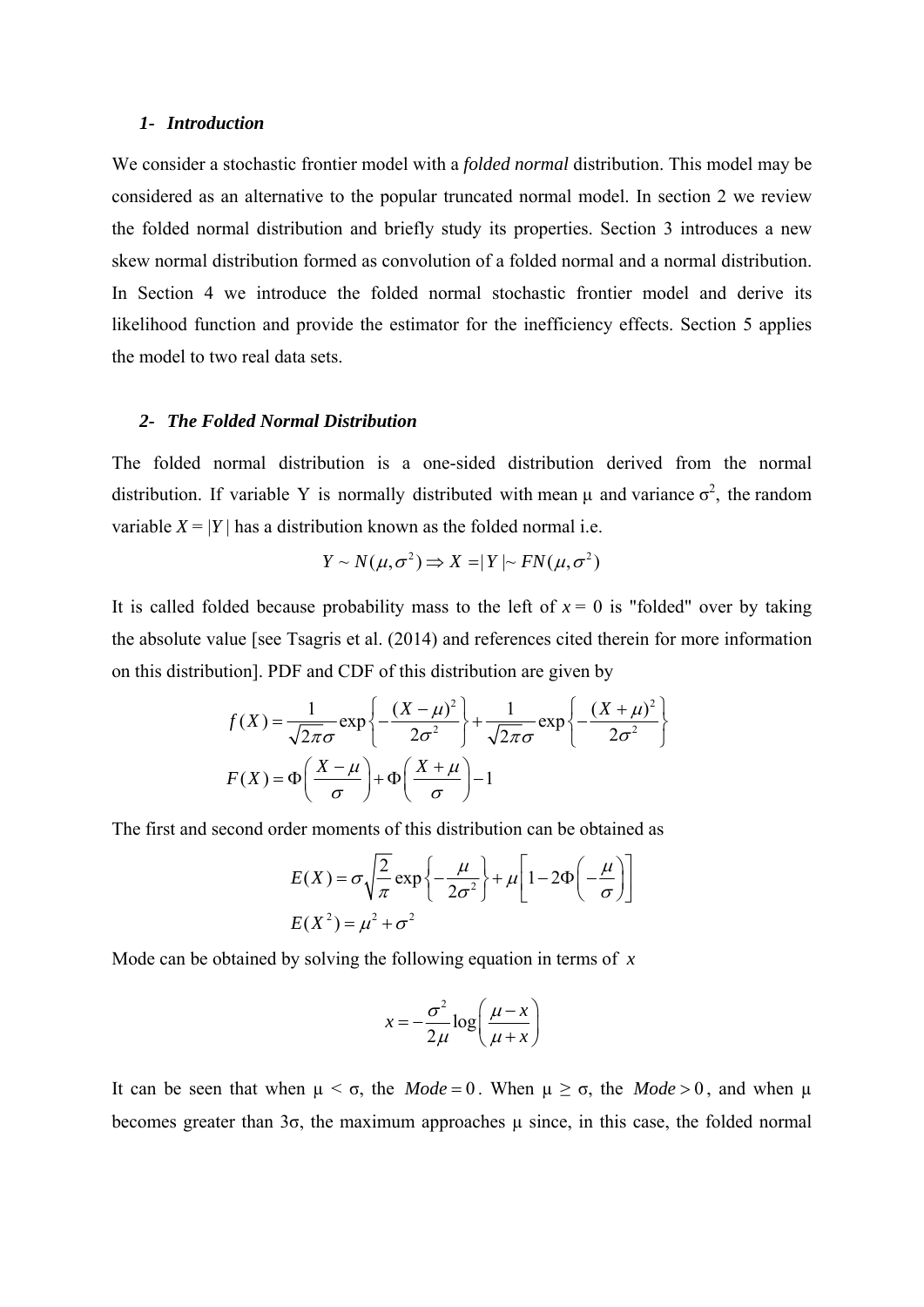approaches the normal distribution. Note also that this distribution is equal to half-normal when  $\mu = 0$ .

Figure -1 compares Folded normal density function with a truncated normal density with the same values for  $\mu$  and  $\sigma$  parameters. As it can be seen, where  $\mu = 0$  they coincide. If  $\sigma \rightarrow 0$ they approach each other while the biggest difference is where  $\mu = \sigma$ . Of course by choosing different values for parameters of each model one may obtain similar shapes. Another difference is that the folded normal distribution is unchanged if  $\mu$  is replaced with  $-\mu$ .





Solid lines represents  $FN(m, \sigma^2)$  and Points represents  $TN(m, \sigma^2)$ 

# *3- A New Skew Normal Distribution*

The conventional skew normal distribution [see e.g. Azzalini (2013)] is obtained as convolution of a truncated normal and a normal distribution. Similarly, one can obtain another class of skew normal distributions through convolution of the folded normal and the normal distributions. Let  $v_i \sim N(0, \sigma_v^2)$  and  $u \sim FN(\mu, \sigma_u^2)$  and define  $\varepsilon = -u + v$ . To derive density function for  $\varepsilon$  we proceed by writing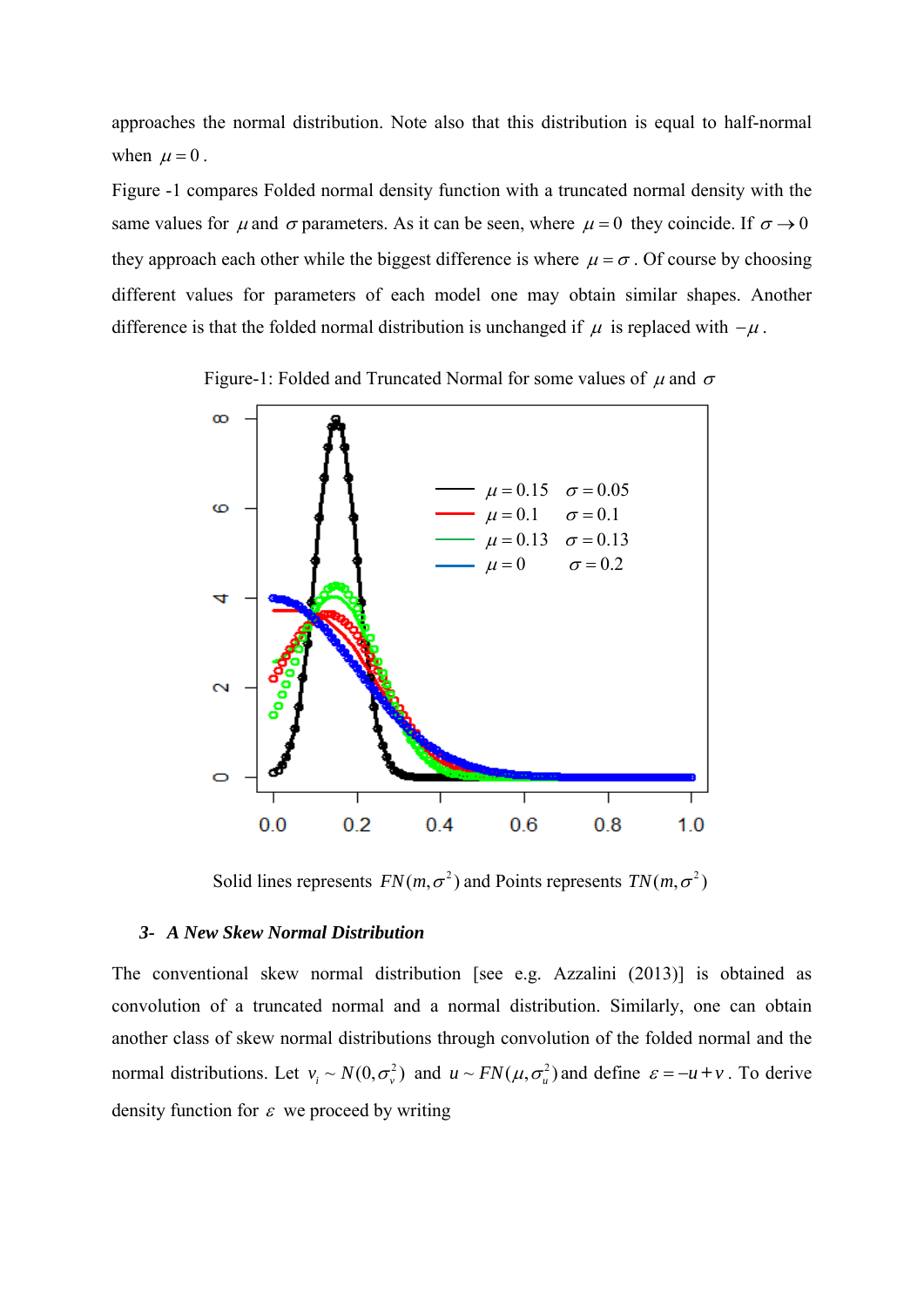$$
f(\varepsilon) = \int_{0}^{\infty} f(\varepsilon + u) f(u_{i}) du = \frac{1}{(2\pi)^{(T+1)/2} \sigma_{v}^{T} \sigma_{u}} \begin{bmatrix} \int_{0}^{\infty} \exp \left\{ \frac{-1}{2\sigma_{v}^{2}} (u + \varepsilon)^{2} - \frac{(u - \mu)^{2}}{2\sigma_{u}^{2}} \right\} du \\ + \int_{0}^{\infty} \exp \left\{ \frac{-1}{2\sigma_{v}^{2}} (u + \varepsilon)^{2} - \frac{(u + \mu)^{2}}{2\sigma_{u}^{2}} \right\} du \end{bmatrix}
$$

It can be shown that

$$
f(\varepsilon) = \frac{1}{\sigma} \left\{ \phi \left( \frac{\mu - \varepsilon}{\sigma} \right) \Phi \left( -\frac{\mu}{\lambda \sigma} - \frac{\varepsilon \lambda}{\sigma} \right) + \phi \left( \frac{\mu + \varepsilon}{\sigma} \right) \Phi \left( \frac{\mu}{\lambda \sigma} - \frac{\varepsilon \lambda}{\sigma} \right) \right\}
$$

where  $\sigma = \sqrt{\sigma_u^2 + \sigma_v^2}$  and  $\lambda = \sigma_u/\sigma_v$ . This distribution may be regarded as a new skew normal distribution. We now study its properties. Its CDF can be obtained as

$$
F(x; \mu; \sigma, \lambda) = \frac{1}{\sigma} \left\{ \phi \left( \frac{x + \mu}{\sigma} \right) \Phi \left( \lambda \frac{x - \mu}{\sigma} \right) + \phi \left( \frac{x - \mu}{\sigma} \right) \Phi \left( \lambda \frac{x + \mu}{\sigma} \right) \right\}
$$

To obtain the moments we derive its moment generating function. Using some tedious integration it can be shown that

$$
E(e^{i\epsilon}) = \exp\left(-\frac{t^2\sigma^2}{2} + \mu t\right)\Phi\left(-\frac{\mu(1+\lambda^2) + \sigma^2\lambda^2t}{\lambda\sigma\sqrt{1+\lambda^2}}\right) + \exp\left(-\frac{t^2\sigma^2}{2} - \mu t\right)\Phi\left(\frac{\mu(1+\lambda^2) - \sigma^2\lambda^2t}{\lambda\sigma\sqrt{1+\lambda^2}}\right)
$$

From this we can derive its moments. The first 4 central moments are

$$
m_1 = \mu \left\{ 1 - 2\Phi \left( \frac{\mu \sqrt{1 + \lambda^2}}{\lambda \sigma} \right) \right\} + \frac{2\sigma \lambda}{\sqrt{1 + \lambda^2}} \phi \left( \frac{\mu \sqrt{1 + \lambda^2}}{\lambda \sigma} \right)
$$

$$
m_2 = \mu^2 + \sigma^2
$$

$$
m_3 = (\mu^2 + 2\sigma^2)m_1 - \mu \sigma^2 \left( 1 - 2\Phi \left( \frac{\mu \sqrt{1 + \lambda^2}}{\sigma} \right) \right)
$$

$$
m_4 = \mu^4 + 6\mu^2 \sigma^2 + 3\sigma^4
$$

The even order moments have a similar form to the even order moments of the folded normal distribution with  $\sigma = \sqrt{\sigma_u^2 + \sigma_v^2}$ .

## *4- Stochastic Frontier*

Consider the panel stochastic frontier model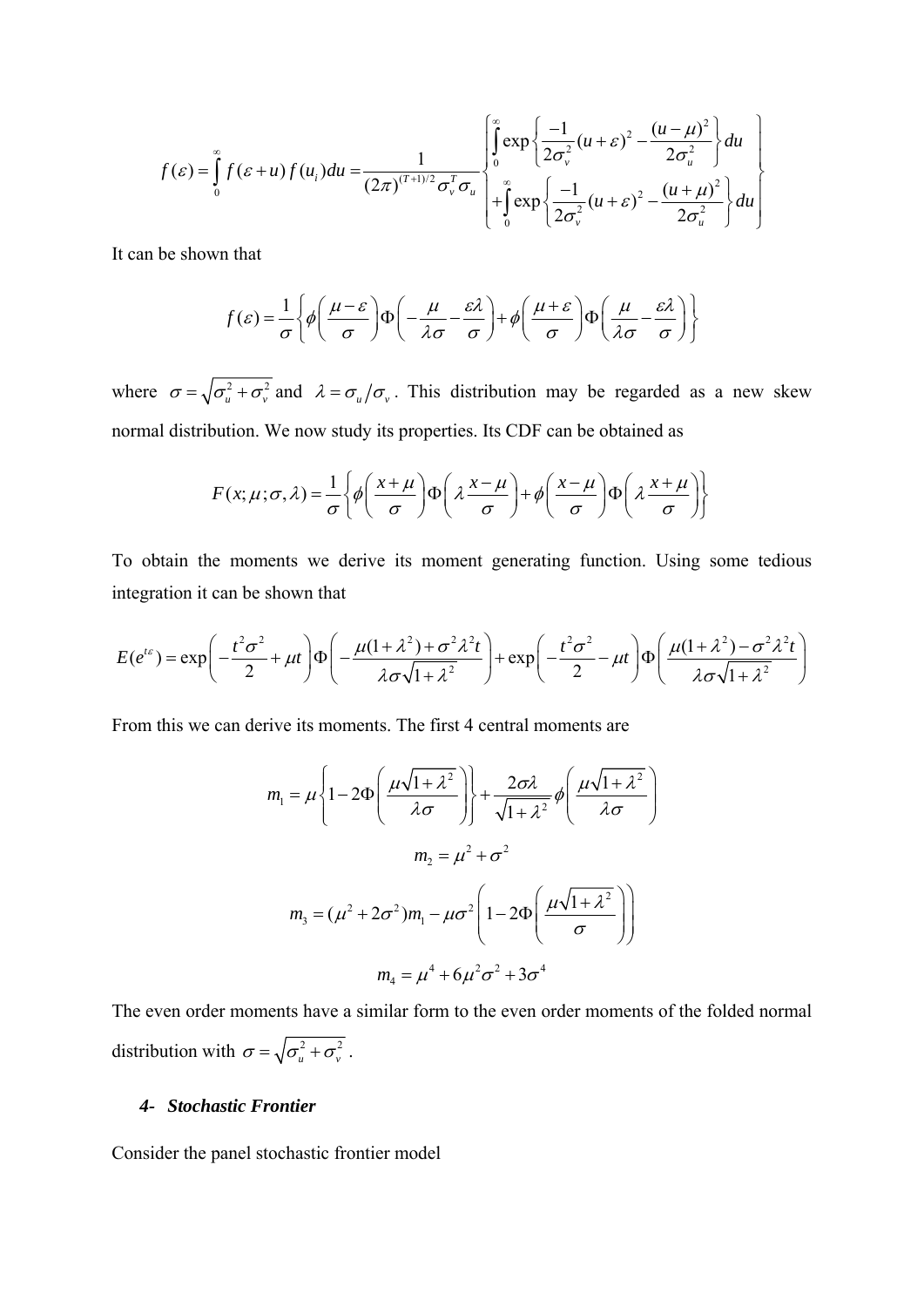$$
y_{it} = \mathbf{x}_{it} \mathbf{\beta} \mp u_i + v_{it}
$$

where  $i = 1,..., N$  indexes the firms and  $t = 1,..., T$  indexes time,  $\mathbf{x}_{it}$  is a row vector of regressors (e.g., logs of inputs or logs of input prices),  $y_{it}$  represents the logarithm of output or cost,  $\mathbf{x}_{it}$  $\boldsymbol{\beta}$  is the log of the frontier production or cost function,  $u_i$  is a non-negative random error which accounts for the inefficiency of firm  $i$ , and  $v_{it}$  represents noise. Various distributions have been proposed for  $u_i$  in the literature. In this paper we consider a folded normal distribution for  $u_i$ . To estimate the model via maximum likelihood, we begin by denoting  $\varepsilon_{it} = v_{it} \mp u_i = y_{it} - x_{it} \beta$  and  $\varepsilon_i = (\varepsilon_{i1},...,\varepsilon_{iT})$ . Then, to obtain the likelihood function we first find

$$
f(\varepsilon_i) = \int_{0}^{\infty} \prod_{i=1}^{T} f(\varepsilon_{ii} \pm u_i) f(u_i) du_i = \frac{1}{(2\pi)^{(T+1)/2} \sigma_v^T \sigma_u} \begin{bmatrix} \int_{0}^{\infty} \exp \left\{ \frac{-1}{2\sigma_v^2} \sum_{i=1}^{T} (u_i + \varepsilon_{ii})^2 - \frac{(u_i - \mu)^2}{2\sigma_u^2} \right\} du_i \\ + \int_{0}^{\infty} \exp \left\{ \frac{-1}{2\sigma_v^2} \sum_{i=1}^{T} (u_i + \varepsilon_{ii})^2 - \frac{(u_i + \mu)^2}{2\sigma_u^2} \right\} du_i \end{bmatrix}
$$

It can be shown that

$$
f(\varepsilon_i) = \frac{\sigma}{(2\pi)^{T/2} \sigma_u \sigma_v^T} \exp\left(-\sum_{t=1}^T \frac{\varepsilon_{it}^2}{2\sigma_v^2} + \frac{\mu^2}{2\sigma_u^2}\right) \left\{ \exp\left(\frac{\mu_{i1}^2}{2\sigma^2}\right) \Phi\left(\frac{\mu_{i1}}{\sigma}\right) + \exp\left(\frac{\mu_{i2}^2}{2\sigma^2}\right) \Phi\left(\frac{\mu_{i2}}{\sigma}\right) \right\}
$$
  
where  $\mu_{i,1} = \frac{\sigma_v^2 \mu \mp \sigma_u^2 \sum_{i=1}^T \varepsilon_{it}}{(T\sigma_u^2 + \sigma_v^2)} \mu_{i,2} = \frac{-\sigma_v^2 \mu \mp \sigma_u^2 \sum_{i=1}^T \varepsilon_{it}}{(T\sigma_u^2 + \sigma_v^2)} \text{ and } \sigma^2 = \frac{\sigma_u^2 \sigma_v^2}{\sigma_v^2 + T\sigma_u^2} \cdot \phi(.) \text{ and } \Phi(.)$ 

are the *pdf* and *cdf* of the normal distribution. Using this formula log-likelihood function can be obtained as

$$
LogL = -\frac{NT}{2} \ln 2\pi - \frac{N(T-1)}{2} \ln \sigma_v^2 - \frac{T}{2} \ln (T\sigma_u^2 + \sigma_v^2) - \sum_{i=1}^N \sum_{t=1}^T \frac{\varepsilon_{it}^2}{2\sigma_v^2} - N\frac{\mu^2}{\sigma_u^2} + \sum_{i=1}^N \ln \left\{ \exp\left(\frac{\mu_{i,1}^2}{2\sigma^2}\right) \Phi\left(\frac{\mu_{i,1}}{\sigma}\right) + \exp\left(\frac{\mu_{i,2}^2}{2\sigma^2}\right) \Phi\left(\frac{\mu_{i,2}}{\sigma}\right) \right\}
$$

This log-likelihood function is not very different from log-likelihood function of a stochastic frontier model with the truncated normal distribution (see e.g. Kumbhakar and Lovell 2000 or Greene 2008) and it can be maximized using standard numerical methods in a similar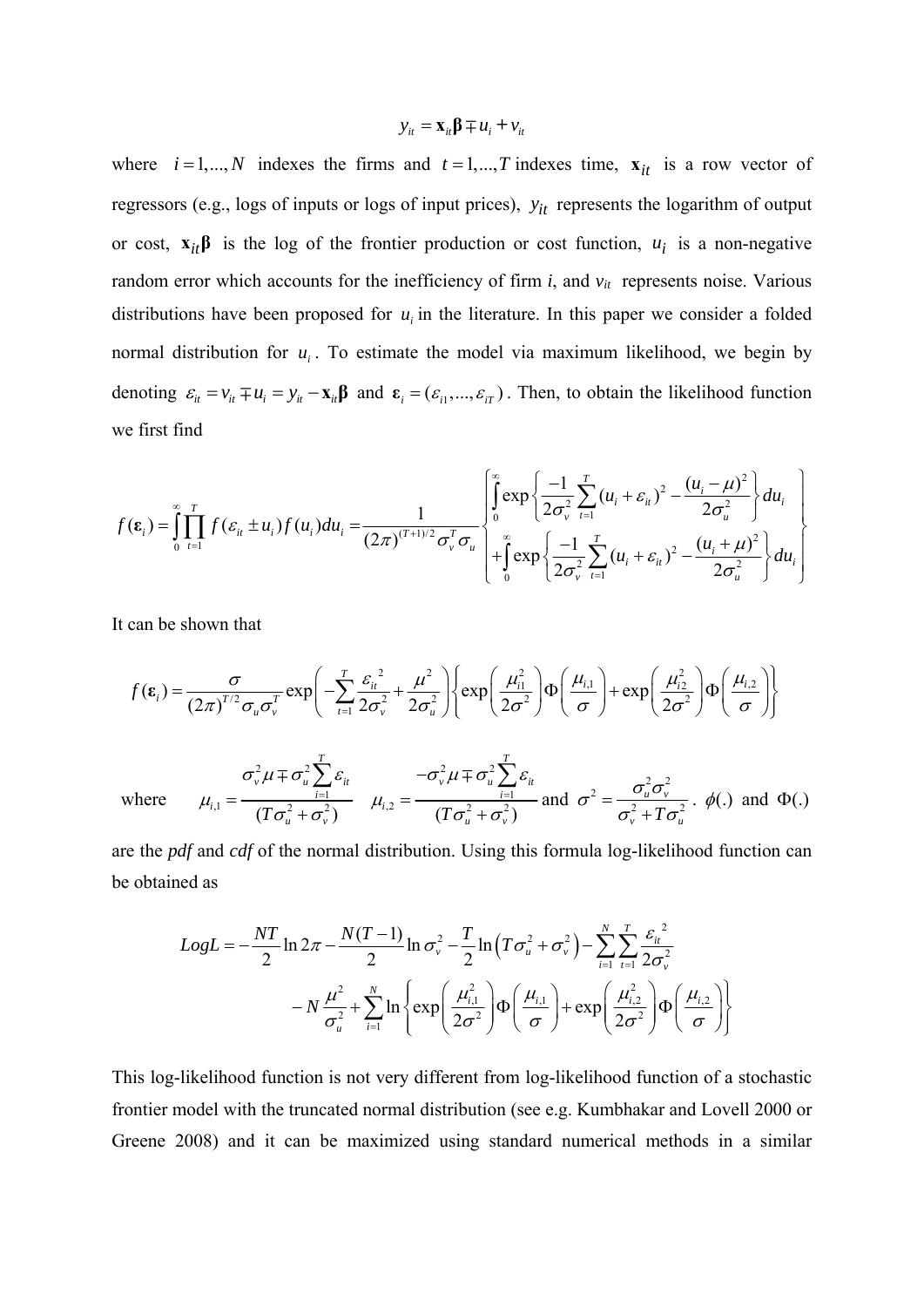fashion.  $E(u_i | \mathbf{\varepsilon}_i)$  is often used for estimation of individual inefficiency effects which are often of primary interest in efficiency studies. To obtain  $E(u_i | \mathbf{\varepsilon}_i)$  note that

$$
E(u_i \mid \varepsilon_i) = \frac{\int\limits_0^\infty u_i f(\varepsilon_i, u_i) du_i}{f(\varepsilon_i)}
$$

Some relatively tedious integration and algebra gives

$$
E(u_i \mid \varepsilon_i) = \frac{\exp\left(\frac{\mu_{i,1}^2}{2\sigma^2}\right) \left\{\sigma\phi\left(\frac{\mu_{i,1}}{\sigma}\right) + \mu_{i,1}\Phi\left(\frac{\mu_{i,1}}{\sigma}\right)\right\} + \exp\left(\frac{\mu_{i,2}^2}{2\sigma^2}\right) \left\{\sigma\phi\left(\frac{\mu_{i,2}}{\sigma}\right) + \mu_{i,2}\Phi\left(\frac{\mu_{i,2}}{\sigma}\right)\right\}}{\exp\left(\frac{\mu_{i,1}^2}{2\sigma^2}\right) \Phi\left(\frac{\mu_{i,1}}{\sigma}\right) + \exp\left(\frac{\mu_{i,2}^2}{2\sigma^2}\right) \Phi\left(\frac{\mu_{i,2}}{\sigma}\right)}
$$

### *5- An Example*

Here we estimate a stochastic frontier model with the folded normal distribution using two real data sets. We first use the famous rice data set, collected by the International Rice Research Institute (IRRI) consists of a panel of 43 Philippine rice farms observed over 8 years from 1990 to 1997 (see Coelli, Rao, O'Donnell and Battese 2005 for further information). We only consider the last 4 years because of the time invariance assumption. The model we consider for this data set is

$$
\ln y_{it} = \beta_0 + \beta_1 \ln(land_{it}) + \beta_2 \ln(labor_{it}) + \beta_3 \ln(fert_{it}) + \beta_4 \ln(others_{it}) - u_i + v_{it}
$$

where  $y_i$ , land<sub>*it*</sub>, labor<sub>*it*</sub>, fert<sub>*it*</sub> and others<sub>*it*</sub> represent output, land, hired labour, amount of fertilizer and other inputs respectively.

Table-1 present ML estimates for the parameters of both folded and truncated normal models. The estimates of the parameters corresponding to *land*, *labour*, *fert* and o*thers* represent elasticities. These estimates are sensible both in terms of their signs and magnitudes. Note that the estimates for parameters of technology are not substantially different across the models and since our focus is on efficiencies and comparing the models and not analysing the characteristics of these particular examples' production technology, we do not discuss them further. The estimated inefficiency distribution parameters i.e.  $\mu$  and  $\sigma_{\mu}$  are different across the two models. In case of the folded normal,  $\mu$  is almost zero indicating a half-normal distribution but the estimated  $\mu$  from truncated normal is -1.028 that is very different from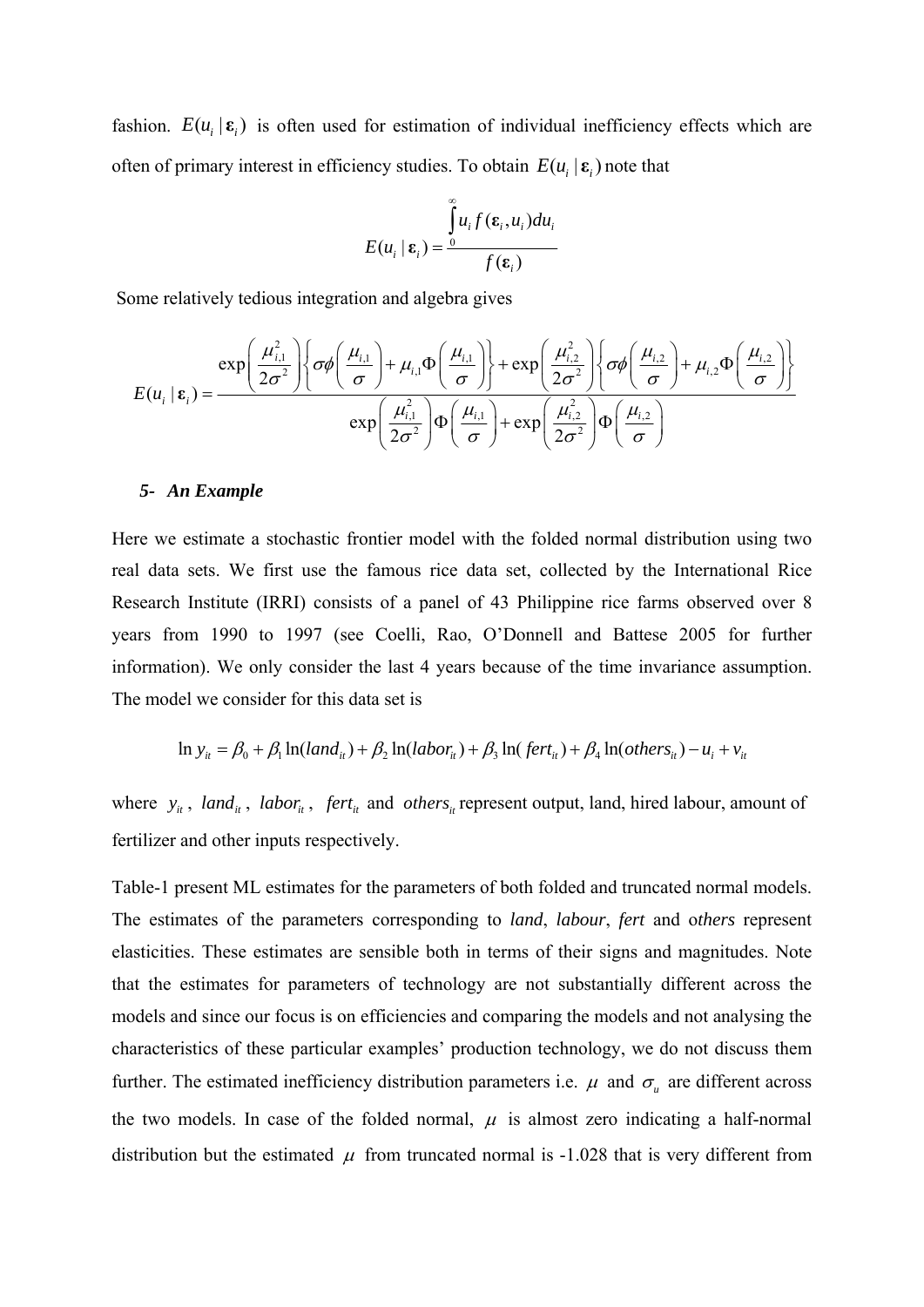zero (i.e. half-normal) but with large standard errors and not significantly different from zero. In case of truncated normal, we had difficulties in reaching the convergence where the value of  $\mu$  kept decreasing (up to -7 or even more) without noticeable changes in the Loglikelihood value.

|                     | ΤN        |           | FN        |           |
|---------------------|-----------|-----------|-----------|-----------|
|                     | Par       | <b>SE</b> | Par       | <b>SE</b> |
| C                   | $-0.937$  | 0.386     | $-0.954$  | 0.354     |
| Land                | 0.384     | 0.099     | 0.386     | 0.097     |
| Labor               | 0.294     | 0.097     | 0.301     | 0.097     |
| <b>Fert</b>         | 0.196     | 0.055     | 0.203     | 0.061     |
| <i><b>Other</b></i> | 0.057     | 0.033     | 0.053     | 0.034     |
| $\sigma_{\nu}$      | 0.358     | 0.260     | 0.308     | 0.019     |
| μ                   | $-1.028$  | 1.335     | 0.000     | 0.880     |
| $\sigma_{\rm u}$    | 0.967     | 0.218     | 0.280     | 0.060     |
| LogL                | $-57.778$ |           | $-58.193$ |           |

Table-1 ML estimates for Parameters of Various Models – Rice Data

Figure-2 provides kernel density estimate of the estimated inefficiencies. As it can be seen the estimates from the folded and truncated normal models are somewhat different. They have a similar shape but one looks like a slightly translated version of the other i.e. estimated values from folded normal model are almost always slightly larger (between .01 to 0.5).



Figure-2 Kernel Density Estimate of Distribution of Inefficiencies

Orange Represents FN and Black Represents TN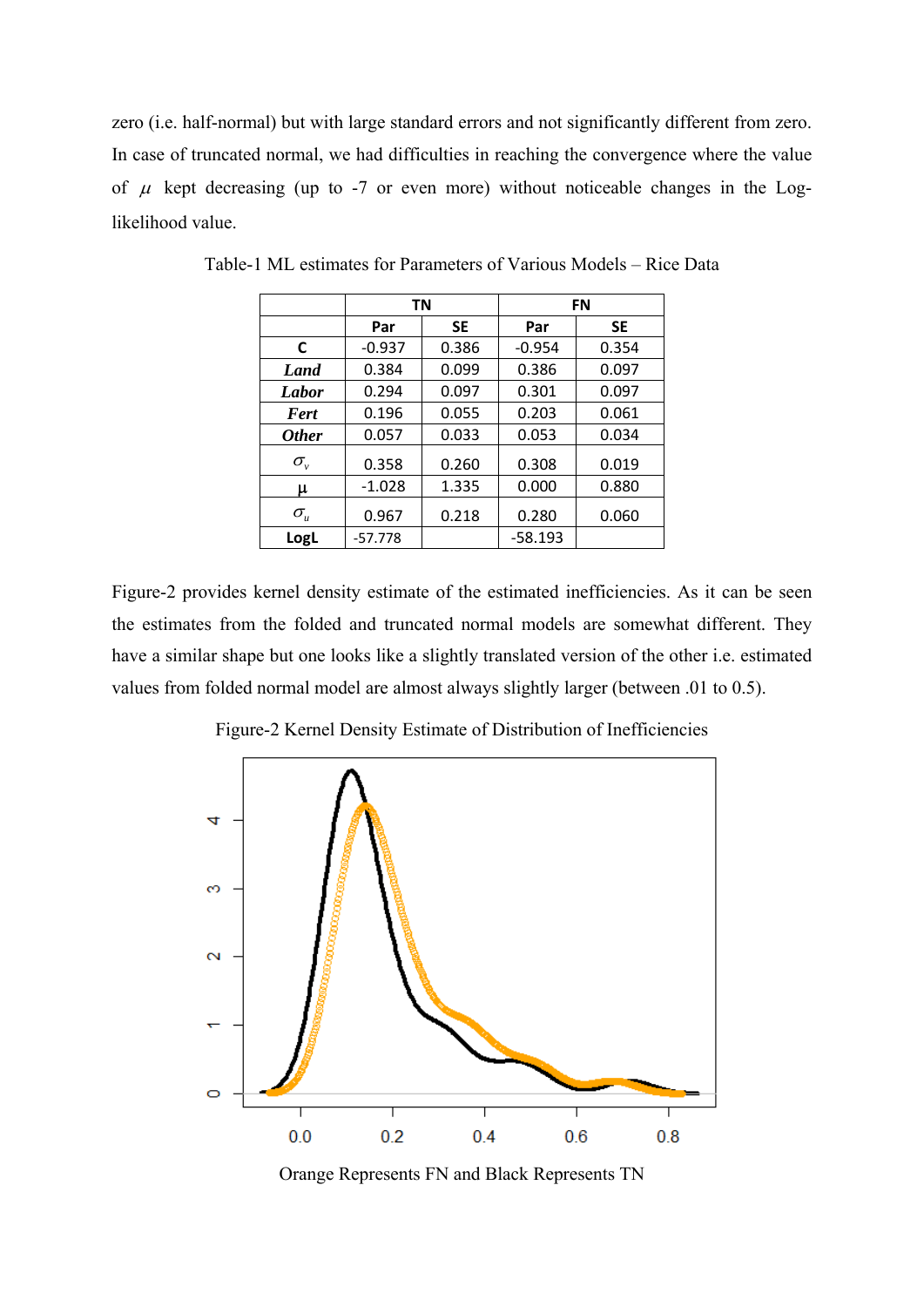The second data set consists of six years of observations on 247 Spanish dairy farms. The output, *yit* is milk production. The four inputs, *x*1, *x*2, *x*3 and *x*4 are *feed*, *land*, *labor* and *cows*. We consider the following translog production frontier model (see Alvarez, Arias and Greene 2004 for further information).

$$
y_{it} = \beta_0 + \beta_1 x_{1,it} + \beta_2 x_{2,it} + \beta_3 x_{3,it} + \beta_4 x_{4,it} + \beta_{11} x_{1,it}^2 + \beta_{22} x_{2,it}^2 + \beta_{33} x_{3,it}^2 + \beta_{44} x_{4,it}^2 + \beta_{12} x_{1,it} x_{2,it}
$$
  
+  $\beta_{13} x_{1,it} x_{3,it} + \beta_{14} x_{1,it} x_{4,it} + \beta_{23} x_{2,it} x_{3,it} + \beta_{24} x_{2,it} x_{3,it} + \beta_{34} x_{3,it} x_{4,it} + \gamma_1 t + \gamma_{11} t^2 - u_i + \gamma_{it}$ 

Table-2 presents ML estimates for the parameters of both folded and truncated normal models for dairy data. Similar conclusions can be drawn from Table-2 which contains the results for the dairy data. The estimates for the technology parameters are almost across the same across the models.

|                  | <b>TN</b> |           | <b>FN</b> |           |
|------------------|-----------|-----------|-----------|-----------|
|                  | Par       | <b>SE</b> | Par       | <b>SE</b> |
| C                | 11.718    | 0.020     | 11.721    | 0.023     |
| $\beta$ 1        | 0.663     | 0.022     | 0.663     | 0.021     |
| $\beta$ 2        | 0.040     | 0.014     | 0.039     | 0.014     |
| $\beta$ 3        | 0.051     | 0.018     | 0.052     | 0.017     |
| $\beta$ 4        | 0.353     | 0.013     | 0.353     | 0.012     |
| $\beta$ 11       | 0.294     | 0.109     | 0.287     | 0.103     |
| $\beta$ 22       | $-0.072$  | 0.052     | $-0.068$  | 0.052     |
| $\beta$ 33       | $-0.128$  | 0.113     | $-0.129$  | 0.110     |
| $\beta$ 44       | 0.110     | 0.034     | 0.108     | 0.033     |
| $\beta$ 12       | $-0.053$  | 0.053     | $-0.052$  | 0.053     |
| $\beta$ 13       | 0.083     | 0.063     | 0.084     | 0.053     |
| $\beta$ 14       | $-0.136$  | 0.055     | $-0.131$  | 0.053     |
| B23              | 0.000     | 0.041     | $-0.003$  | 0.037     |
| $\beta$ 24       | 0.016     | 0.027     | 0.016     | 0.027     |
| $\beta$ 34       | $-0.012$  | 0.036     | $-0.012$  | 0.032     |
| $\gamma_I$       | 0.032     | 0.006     | 0.032     | 0.006     |
| $\gamma_{II}$    | $-0.003$  | 0.001     | $-0.003$  | 0.001     |
| $\sigma_{\nu}$   | 0.077     | 0.002     | 0.077     | 0.002     |
| μ                | 0.188     | 0.033     | 0.214     | 0.025     |
| $\sigma_{\rm u}$ | 0.148     | 0.012     | 0.131     | 0.009     |
| LogL             | 1356.17   |           | 1354.33   |           |

Table-2 ML Estimates for Folded and Truncated Normal – Dairy Data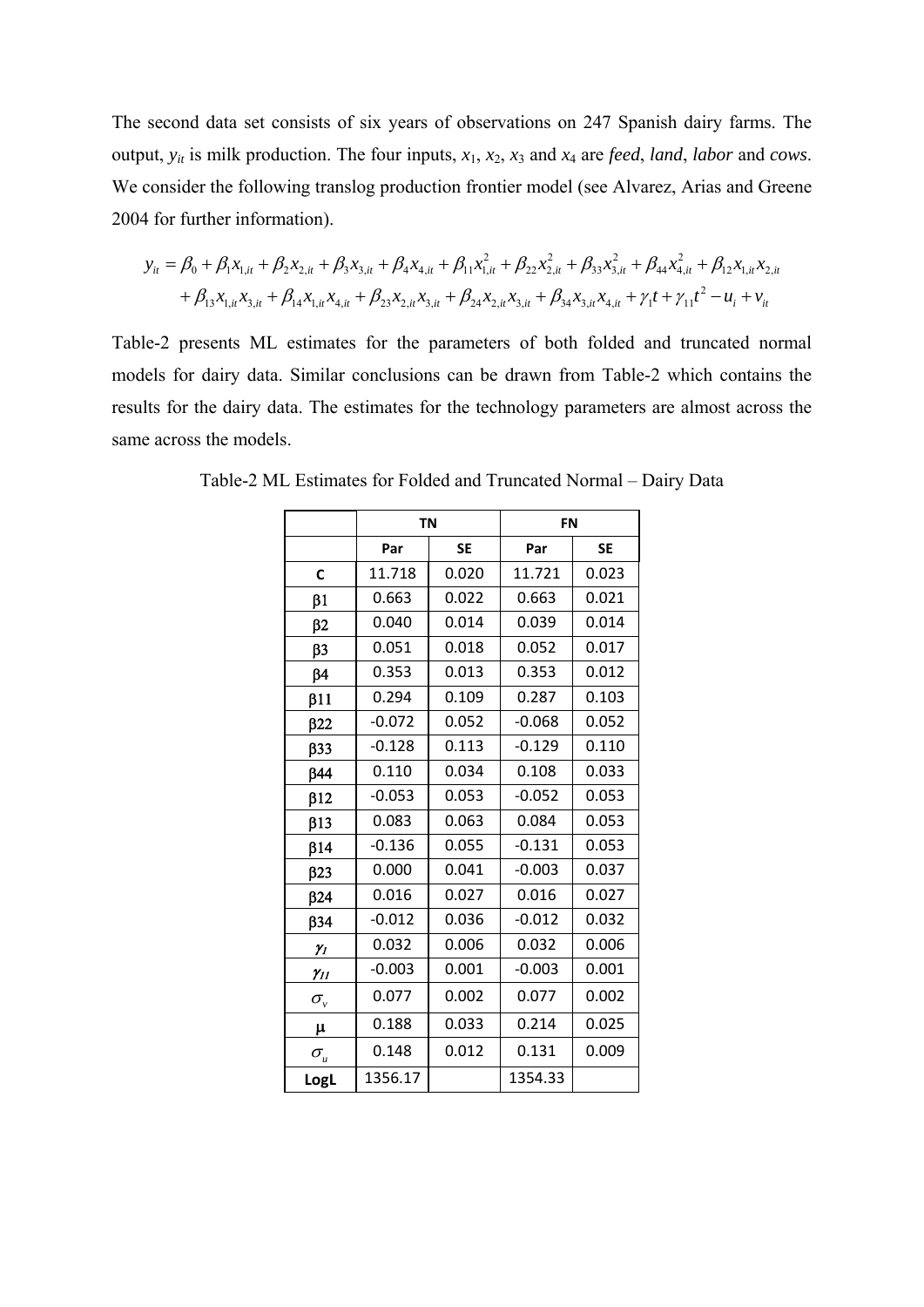Figure-3 provides kernel density estimate of the estimated inefficiencies for dairy data. As it can be seen the estimate from folded normal and truncated normal models are indistinguishable.



Figure-3 Kernel Density Estimate of Distribution of Inefficiencies for Dairy Data

#### **Conclusion**

In this paper we introduced a stochastic frontier model with a folded normal distribution for inefficiency distribution. We derived the likelihood function, efficiency estimator and applied the model to two data sets. The model had a reasonable empirical performance although did not outperform the popular truncated normal model. This model however might be more tractable when estimating some of the complex models where modelling of inefficiencies is of interest.

## **References**

Azzallini, A. (2014). *The Skew-Normal and Related Families*, Cambridge University Press,

- Aigner, D., C. Lovell, C. and P. Schmidt (1977). Formulation and Estimation of Stochastic Frontier Production Function Models. *Journal of Econometrics*, 12: 21-37.
- Coelli, T., Rao, P., O'Donnell, C. and Battese, G. (2005) *An Introduction to Efficiency and Productivity Analysis*. 2<sup>nd</sup> edition. Boston: Kluwer Academic Publishers.